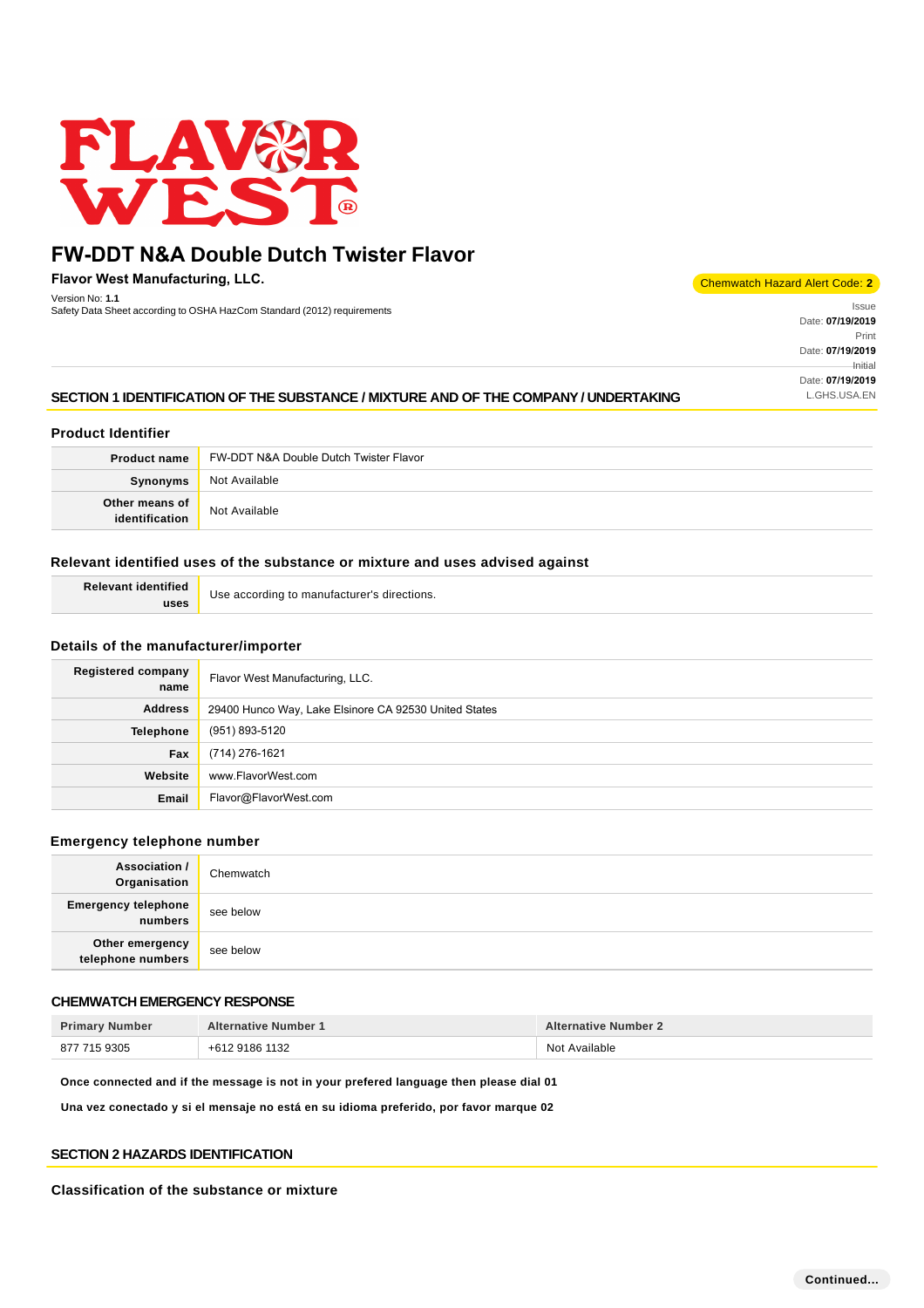

**GHS Classification** Eye Irritation Category 2B

# **Label elements**

| <b>GHS label elements</b> | Not Applicable |
|---------------------------|----------------|
|                           |                |
| <b>SIGNAL WORD</b>        | <b>WARNING</b> |
| --------------            |                |

# **Hazard statement(s)**

|  | <b>H320</b> Causes eye irritation |
|--|-----------------------------------|
|  |                                   |

# **Precautionary statement(s) Prevention**

| P264 | Wash all exposed external body areas thoroughly after handling. |
|------|-----------------------------------------------------------------|
|------|-----------------------------------------------------------------|

# **Precautionary statement(s) Response**

| P305+P351+P338 | IF IN EYES: Rinse cautiously with water for several minutes. Remove contact lenses, if present and easy to do. Continue<br>rinsing. |
|----------------|-------------------------------------------------------------------------------------------------------------------------------------|
| P337+P313      | If eye irritation persists: Get medical advice/attention.                                                                           |

# **Precautionary statement(s) Storage**

**Precautionary statement(s) Disposal**

# **SECTION 3 COMPOSITION / INFORMATION ON INGREDIENTS**

# **Substances**

See section below for composition of Mixtures

# **Mixtures**

| <b>CAS No</b> | %[weight]    | Name             |
|---------------|--------------|------------------|
| 57-55-6       | 80-83        | propylene glycol |
| 121-33-5      | $1.5 - 2.25$ | vanillin         |
| 72-18-4       | $0.1 - 0.5$  | L-valine         |
| 8002-31-1     | $0.5 - 1$    | cocoa butter     |
|               |              |                  |

# **SECTION 4 FIRST AID MEASURES**

# **Description of first aid measures**

| <b>Eye Contact</b>  | If this product comes in contact with the eyes:<br>▶ Wash out immediately with fresh running water.<br>Ensure complete irrigation of the eye by keeping eyelids apart and away from eye and moving the eyelids by occasionally<br>lifting the upper and lower lids.<br>► Seek medical attention without delay; if pain persists or recurs seek medical attention.<br>► Removal of contact lenses after an eye injury should only be undertaken by skilled personnel. |
|---------------------|----------------------------------------------------------------------------------------------------------------------------------------------------------------------------------------------------------------------------------------------------------------------------------------------------------------------------------------------------------------------------------------------------------------------------------------------------------------------|
| <b>Skin Contact</b> | If skin contact occurs:<br>Inmediately remove all contaminated clothing, including footwear.<br>Flush skin and hair with running water (and soap if available).<br>▶ Seek medical attention in event of irritation.                                                                                                                                                                                                                                                  |
| Inhalation          | If fumes or combustion products are inhaled remove from contaminated area.<br>Lay patient down. Keep warm and rested.<br>► Prostheses such as false teeth, which may block airway, should be removed, where possible, prior to initiating first aid<br>procedures.                                                                                                                                                                                                   |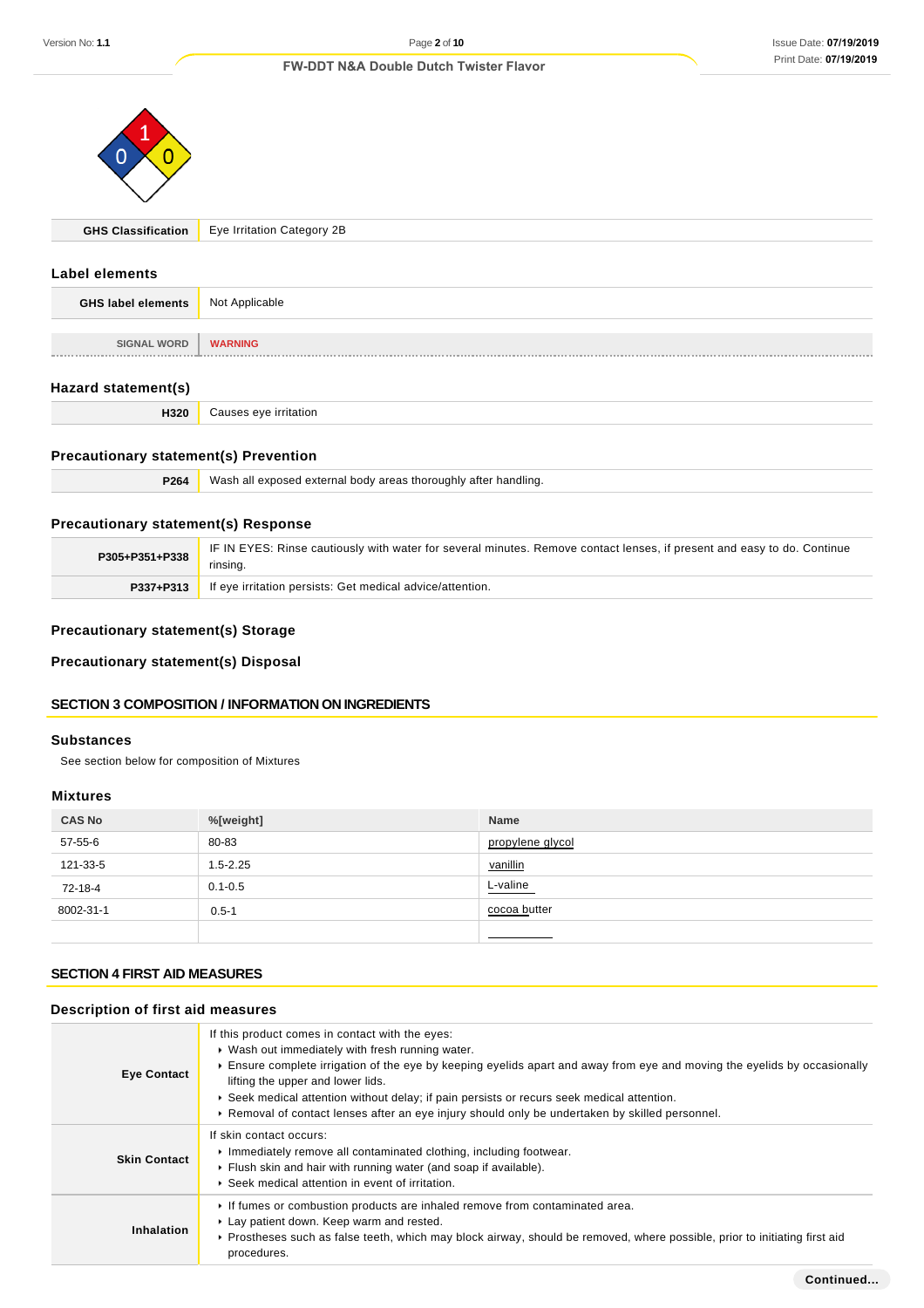|           | Apply artificial respiration if not breathing, preferably with a demand valve resuscitator, bag-valve mask device, or pocket<br>mask as trained. Perform CPR if necessary.<br>▶ Transport to hospital, or doctor.                                                                                                                                                                                                                                                                                   |
|-----------|-----------------------------------------------------------------------------------------------------------------------------------------------------------------------------------------------------------------------------------------------------------------------------------------------------------------------------------------------------------------------------------------------------------------------------------------------------------------------------------------------------|
| Ingestion | If swallowed do <b>NOT</b> induce vomiting.<br>If vomiting occurs, lean patient forward or place on left side (head-down position, if possible) to maintain open airway and<br>prevent aspiration.<br>• Observe the patient carefully.<br>▶ Never give liquid to a person showing signs of being sleepy or with reduced awareness; i.e. becoming unconscious.<br>Give water to rinse out mouth, then provide liquid slowly and as much as casualty can comfortably drink.<br>▶ Seek medical advice. |

## **Indication of any immediate medical attention and special treatment needed**

- Polyethylene glycols are generally poorly absorbed orally and are mostly unchanged by the kidney.
- Dermal absorption can occur across damaged skin (e.g. through burns) leading to increased osmolality, anion gap metabolic acidosis, elevated calcium, low ionised calcium, CNS depression and renal failure.
- **Treatment consists of supportive care.**

[Ellenhorn and Barceloux: Medical Toxicology]

Propylene glycol is primarily a CNS depressant in large doses and may cause hypoglycaemia, lactic acidosis and seizures.

- The usual measures are supportive care and decontamination (Ipecac/ lavage/ activated charcoal/ cathartics), within 2 hours of exposure should suffice.
- Check the anion gap, arterial pH, renal function and glucose levels.

Ellenhorn and Barceloux: Medical Toxicology

### **SECTION 5 FIREFIGHTING MEASURES**

# **Extinguishing media**

| Alcohol stable foam.<br>▶ Dry chemical powder.       |
|------------------------------------------------------|
| ▶ BCF (where regulations permit).<br>Carbon dioxide. |

## **Special hazards arising from the substrate or mixture**

| Fire Incompatibility | Avoid contamination with oxidising agents i.e. nitrates, oxidising acids, chlorine bleaches, pool chlorine etc. as ignition may |
|----------------------|---------------------------------------------------------------------------------------------------------------------------------|
|                      | result                                                                                                                          |

# **Advice for firefighters**

| <b>Fire Fighting</b>         | Alert Fire Brigade and tell them location and nature of hazard.<br>▶ Wear full body protective clothing with breathing apparatus.<br>• Prevent, by any means available, spillage from entering drains or water course.<br>► Use water delivered as a fine spray to control fire and cool adjacent area. |
|------------------------------|---------------------------------------------------------------------------------------------------------------------------------------------------------------------------------------------------------------------------------------------------------------------------------------------------------|
| <b>Fire/Explosion Hazard</b> | Combustible.<br>• Slight fire hazard when exposed to heat or flame.<br>► Heating may cause expansion or decomposition leading to violent rupture of containers.<br>• On combustion, may emit toxic fumes of carbon monoxide (CO).                                                                       |

#### **SECTION 6 ACCIDENTAL RELEASE MEASURES**

## **Personal precautions, protective equipment and emergency procedures**

| <b>Minor Spills</b> | Remove all ignition sources.<br>• Clean up all spills immediately.<br>Avoid breathing vapours and contact with skin and eyes.<br>► Control personal contact with the substance, by using protective equipment. |             |                                                                                         |  |            |        |                    |
|---------------------|----------------------------------------------------------------------------------------------------------------------------------------------------------------------------------------------------------------|-------------|-----------------------------------------------------------------------------------------|--|------------|--------|--------------------|
| <b>Major Spills</b> | Chemical Class: alcohols and glycols<br><b>SORBENT</b><br><b>TYPE</b>                                                                                                                                          | <b>RANK</b> | For release onto land: recommended sorbents listed in order of priority.<br>APPLICATION |  | COLLECTION |        | <b>LIMITATIONS</b> |
|                     | <b>LAND SPILL - SMALL</b><br>cross-linked polymer - particulate                                                                                                                                                |             |                                                                                         |  | shovel     | shovel | R. W. SS           |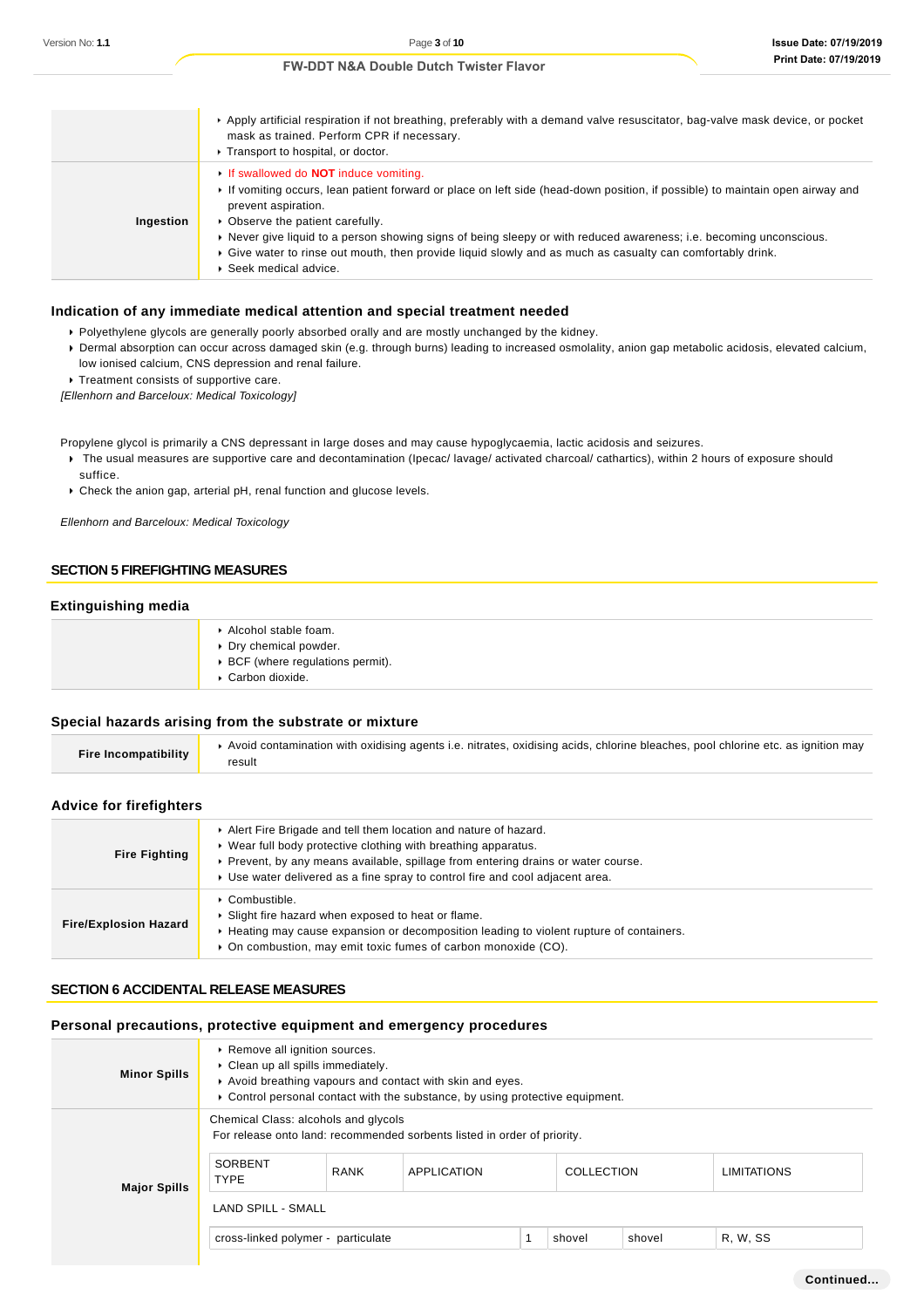| Version No: 1.1                                     | Page 4 of 10<br><b>FW-DDT N&amp;A Double Dutch Twister Flavor</b>                                                                                                                                                                                                                                                                                                                                                                                                                                                                                                                                                                                                                                                                                                                                                                                                                                                                                                                                                                                                                          |                |        |            | <b>Issue Date: 07/19/2</b><br><b>Print Date: 07/19/2</b> |  |
|-----------------------------------------------------|--------------------------------------------------------------------------------------------------------------------------------------------------------------------------------------------------------------------------------------------------------------------------------------------------------------------------------------------------------------------------------------------------------------------------------------------------------------------------------------------------------------------------------------------------------------------------------------------------------------------------------------------------------------------------------------------------------------------------------------------------------------------------------------------------------------------------------------------------------------------------------------------------------------------------------------------------------------------------------------------------------------------------------------------------------------------------------------------|----------------|--------|------------|----------------------------------------------------------|--|
|                                                     |                                                                                                                                                                                                                                                                                                                                                                                                                                                                                                                                                                                                                                                                                                                                                                                                                                                                                                                                                                                                                                                                                            |                |        |            |                                                          |  |
|                                                     | cross-linked polymer - pillow                                                                                                                                                                                                                                                                                                                                                                                                                                                                                                                                                                                                                                                                                                                                                                                                                                                                                                                                                                                                                                                              | $\mathbf{1}$   | throw  | pitchfork  | R, DGC, RT                                               |  |
|                                                     | sorbent clay - particulate                                                                                                                                                                                                                                                                                                                                                                                                                                                                                                                                                                                                                                                                                                                                                                                                                                                                                                                                                                                                                                                                 | $\overline{2}$ | shovel | shovel     | R, I, P                                                  |  |
|                                                     | wood fiber - pillow                                                                                                                                                                                                                                                                                                                                                                                                                                                                                                                                                                                                                                                                                                                                                                                                                                                                                                                                                                                                                                                                        | 3              | throw  | pitchfork  | R, P, DGC, RT                                            |  |
|                                                     | treated wood fiber - pillow                                                                                                                                                                                                                                                                                                                                                                                                                                                                                                                                                                                                                                                                                                                                                                                                                                                                                                                                                                                                                                                                | 3              | throw  | pitchfork  | DGC, RT                                                  |  |
|                                                     | foamed glass - pillow                                                                                                                                                                                                                                                                                                                                                                                                                                                                                                                                                                                                                                                                                                                                                                                                                                                                                                                                                                                                                                                                      | 4              | throw  | pichfork   | R, P, DGC, RT                                            |  |
|                                                     | <b>LAND SPILL - MEDIUM</b>                                                                                                                                                                                                                                                                                                                                                                                                                                                                                                                                                                                                                                                                                                                                                                                                                                                                                                                                                                                                                                                                 |                |        |            |                                                          |  |
|                                                     | cross-linked polymer - particulate                                                                                                                                                                                                                                                                                                                                                                                                                                                                                                                                                                                                                                                                                                                                                                                                                                                                                                                                                                                                                                                         | $\mathbf{1}$   | blower | skiploader | R,W, SS                                                  |  |
|                                                     | polypropylene - particulate                                                                                                                                                                                                                                                                                                                                                                                                                                                                                                                                                                                                                                                                                                                                                                                                                                                                                                                                                                                                                                                                | $\overline{2}$ | blower | skiploader | W, SS, DGC                                               |  |
|                                                     | sorbent clay - particulate                                                                                                                                                                                                                                                                                                                                                                                                                                                                                                                                                                                                                                                                                                                                                                                                                                                                                                                                                                                                                                                                 | 2              | blower | skiploader | R, I, W, P, DGC                                          |  |
|                                                     | polypropylene - mat                                                                                                                                                                                                                                                                                                                                                                                                                                                                                                                                                                                                                                                                                                                                                                                                                                                                                                                                                                                                                                                                        | 3              | throw  | skiploader | DGC, RT                                                  |  |
|                                                     | expanded mineral - particulate                                                                                                                                                                                                                                                                                                                                                                                                                                                                                                                                                                                                                                                                                                                                                                                                                                                                                                                                                                                                                                                             | 3              | blower | skiploader | R, I, W, P, DGC                                          |  |
|                                                     | polyurethane - mat                                                                                                                                                                                                                                                                                                                                                                                                                                                                                                                                                                                                                                                                                                                                                                                                                                                                                                                                                                                                                                                                         | $\overline{4}$ | throw  | skiploader | DGC, RT                                                  |  |
|                                                     | P: Effectiveness reduced when rainy<br>RT:Not effective where terrain is rugged<br>SS: Not for use within environmentally sensitive sites<br>W: Effectiveness reduced when windy<br>Reference: Sorbents for Liquid Hazardous Substance Cleanup and Control;<br>R.W Melvold et al: Pollution Technology Review No. 150: Noyes Data Corporation 1988<br>Moderate hazard.<br>• Clear area of personnel and move upwind.<br>Alert Fire Brigade and tell them location and nature of hazard.                                                                                                                                                                                                                                                                                                                                                                                                                                                                                                                                                                                                    |                |        |            |                                                          |  |
|                                                     | Personal Protective Equipment advice is contained in Section 8 of the MSDS.                                                                                                                                                                                                                                                                                                                                                                                                                                                                                                                                                                                                                                                                                                                                                                                                                                                                                                                                                                                                                |                |        |            |                                                          |  |
| <b>SECTION 7 HANDLING AND STORAGE</b>               |                                                                                                                                                                                                                                                                                                                                                                                                                                                                                                                                                                                                                                                                                                                                                                                                                                                                                                                                                                                                                                                                                            |                |        |            |                                                          |  |
| <b>Precautions for safe handling</b>                |                                                                                                                                                                                                                                                                                                                                                                                                                                                                                                                                                                                                                                                                                                                                                                                                                                                                                                                                                                                                                                                                                            |                |        |            |                                                          |  |
| Safe handling                                       | DO NOT allow clothing wet with material to stay in contact with skin<br>Avoid all personal contact, including inhalation.<br>▶ Wear protective clothing when risk of exposure occurs.<br>Use in a well-ventilated area.<br>Prevent concentration in hollows and sumps.                                                                                                                                                                                                                                                                                                                                                                                                                                                                                                                                                                                                                                                                                                                                                                                                                     |                |        |            |                                                          |  |
| <b>Other information</b>                            | Material is hygroscopic, i.e. absorbs moisture from the air. Keep containers well sealed in storage.<br>Store in original containers.<br>▶ Keep containers securely sealed.                                                                                                                                                                                                                                                                                                                                                                                                                                                                                                                                                                                                                                                                                                                                                                                                                                                                                                                |                |        |            |                                                          |  |
|                                                     | Conditions for safe storage, including any incompatibilities                                                                                                                                                                                                                                                                                                                                                                                                                                                                                                                                                                                                                                                                                                                                                                                                                                                                                                                                                                                                                               |                |        |            |                                                          |  |
| Suitable container                                  | • Metal can or drum<br>▶ Packaging as recommended by manufacturer.<br>Check all containers are clearly labelled and free from leaks.                                                                                                                                                                                                                                                                                                                                                                                                                                                                                                                                                                                                                                                                                                                                                                                                                                                                                                                                                       |                |        |            |                                                          |  |
| <b>Storage</b><br>incompatibility                   | ► Glycols and their ethers undergo violent decomposition in contact with 70% perchloric acid. This seems likely to involve<br>formation of the glycol perchlorate esters (after scission of ethers) which are explosive, those of ethylene glycol and<br>3-chloro-1,2-propanediol being more powerful than glyceryl nitrate, and the former so sensitive that it explodes on additior<br>of water.<br>Alcohols<br>are incompatible with strong acids, acid chlorides, acid anhydrides, oxidising and reducing agents.<br>Freacts, possibly violently, with alkaline metals and alkaline earth metals to produce hydrogen<br>▶ react with strong acids, strong caustics, aliphatic amines, isocyanates, acetaldehyde, benzoyl peroxide, chromic acid,<br>chromium oxide, dialkylzincs, dichlorine oxide, ethylene oxide, hypochlorous acid, isopropyl chlorocarbonate, lithium<br>tetrahydroaluminate, nitrogen dioxide, pentafluoroguanidine, phosphorus halides, phosphorus pentasulfide, tangerine oil,<br>triethylaluminium, triisobutylaluminium<br>Should not be heated above 49 deg. |                |        |            |                                                          |  |
| PACKAGE MATERIAL INCOMPATIBILITIES<br>Not Available |                                                                                                                                                                                                                                                                                                                                                                                                                                                                                                                                                                                                                                                                                                                                                                                                                                                                                                                                                                                                                                                                                            |                |        |            |                                                          |  |

# **SECTION 7 HANDLING AND STORAGE**

## **Precautions for safe handling**

| Safe handling     | • DO NOT allow clothing wet with material to stay in contact with skin<br>Avoid all personal contact, including inhalation.<br>• Wear protective clothing when risk of exposure occurs.<br>▶ Use in a well-ventilated area.<br>▶ Prevent concentration in hollows and sumps. |
|-------------------|------------------------------------------------------------------------------------------------------------------------------------------------------------------------------------------------------------------------------------------------------------------------------|
| Other information | • Material is hygroscopic, i.e. absorbs moisture from the air. Keep containers well sealed in storage.<br>Store in original containers.<br>Keep containers securely sealed.                                                                                                  |

# **Conditions for safe storage, including any incompatibilities**

| Suitable container                | $\triangleright$ Metal can or drum<br>▶ Packaging as recommended by manufacturer.<br>• Check all containers are clearly labelled and free from leaks.                                                                                                                                                                                                                                                                                                                                                                                                                                                                                                                                                                                                                                                                                                                                                                                                                                                                                                                                    |
|-----------------------------------|------------------------------------------------------------------------------------------------------------------------------------------------------------------------------------------------------------------------------------------------------------------------------------------------------------------------------------------------------------------------------------------------------------------------------------------------------------------------------------------------------------------------------------------------------------------------------------------------------------------------------------------------------------------------------------------------------------------------------------------------------------------------------------------------------------------------------------------------------------------------------------------------------------------------------------------------------------------------------------------------------------------------------------------------------------------------------------------|
| <b>Storage</b><br>incompatibility | ▶ Glycols and their ethers undergo violent decomposition in contact with 70% perchloric acid. This seems likely to involve<br>formation of the glycol perchlorate esters (after scission of ethers) which are explosive, those of ethylene glycol and<br>3-chloro-1,2-propanediol being more powerful than glyceryl nitrate, and the former so sensitive that it explodes on addition<br>of water.<br>Alcohols<br>are incompatible with strong acids, acid chlorides, acid anhydrides, oxidising and reducing agents.<br>reacts, possibly violently, with alkaline metals and alkaline earth metals to produce hydrogen<br>Freact with strong acids, strong caustics, aliphatic amines, isocyanates, acetaldehyde, benzoyl peroxide, chromic acid,<br>chromium oxide, dialkylzincs, dichlorine oxide, ethylene oxide, hypochlorous acid, isopropyl chlorocarbonate, lithium<br>tetrahydroaluminate, nitrogen dioxide, pentafluoroguanidine, phosphorus halides, phosphorus pentasulfide, tangerine oil,<br>triethylaluminium, triisobutylaluminium<br>Should not be heated above 49 deg. |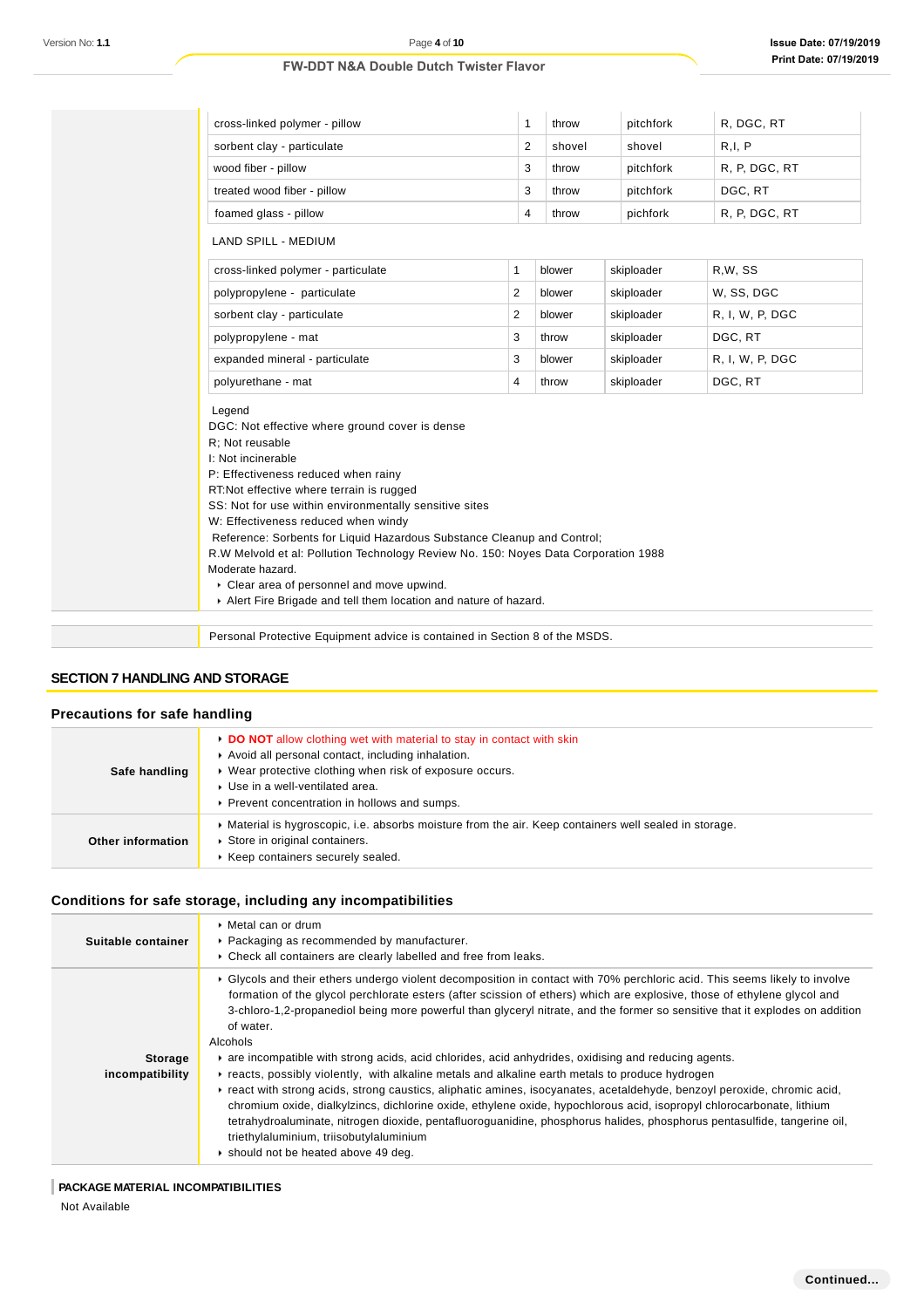### **SECTION 8 EXPOSURE CONTROLS / PERSONAL PROTECTION**

#### **Control parameters**

**OCCUPATIONAL EXPOSURE LIMITS (OEL)**

### **INGREDIENT DATA**

Not Available

## **EMERGENCY LIMITS**

| Ingredient       | <b>Material name</b>                | TEEL-1            |                     | TEEL-2            | TEEL-3         |
|------------------|-------------------------------------|-------------------|---------------------|-------------------|----------------|
| propylene glycol | Propylene glycol; (1,2-Propanediol) | $30 \text{ mg/m}$ |                     | 1300 mg/m3        | 7900 mg/m3     |
| vanillin         | Vanilin                             | $10 \text{ mg/m}$ |                     | $10 \text{ mg/m}$ | $310$ mg/m $3$ |
|                  |                                     |                   |                     |                   |                |
| Ingredient       | <b>Original IDLH</b>                |                   | <b>Revised IDLH</b> |                   |                |
| propylene glycol | Not Available                       |                   | Not Available       |                   |                |

| propyrene grycor | <b>INUL AVAIIADIE</b> | <b>INUL AVAIIADIE</b> |
|------------------|-----------------------|-----------------------|
| vanillin         | Not Available         | Not Available         |
| L-valine         | Not Available         | Not Available         |
| cocoa butter     | Not Available         | Not Available         |
|                  |                       |                       |

## **MATERIAL DATA**

for propylene glycol:

Saturated vapour concentration @ 20 deg C.= 65.8 ppm, 204.6 mg/m3; i.e higher concentrations can only occur as aerosols or at higher temperatures. Odour Threshold: Practically odourless.

A small number of individuals show skin irritation or sensitisation from repeated or prolonged exposure to propylene glycol. A workplace environmental exposure limit (WEEL) has been established by AIHA and is thought to be protective against systemic effects.

### **Exposure controls**

| Appropriate<br>engineering controls | Engineering controls are used to remove a hazard or place a barrier between the worker and the hazard. Well-designed<br>engineering controls can be highly effective in protecting workers and will typically be independent of worker interactions to<br>provide this high level of protection.<br>The basic types of engineering controls are:<br>Process controls which involve changing the way a job activity or process is done to reduce the risk.<br>Enclosure and/or isolation of emission source which keeps a selected hazard "physically" away from the worker and<br>ventilation that strategically "adds" and "removes" air in the work environment. |
|-------------------------------------|--------------------------------------------------------------------------------------------------------------------------------------------------------------------------------------------------------------------------------------------------------------------------------------------------------------------------------------------------------------------------------------------------------------------------------------------------------------------------------------------------------------------------------------------------------------------------------------------------------------------------------------------------------------------|
| <b>Personal protection</b>          |                                                                                                                                                                                                                                                                                                                                                                                                                                                                                                                                                                                                                                                                    |
| Eye and face<br>protection          | Safety glasses with side shields.<br>Chemical goggles.<br>▶ Contact lenses may pose a special hazard; soft contact lenses may absorb and concentrate irritants. A written policy<br>document, describing the wearing of lenses or restrictions on use, should be created for each workplace or task.                                                                                                                                                                                                                                                                                                                                                               |
| <b>Skin protection</b>              | See Hand protection below                                                                                                                                                                                                                                                                                                                                                                                                                                                                                                                                                                                                                                          |
| <b>Hands/feet protection</b>        | ▶ Wear chemical protective gloves, e.g. PVC.<br>▶ Wear safety footwear or safety gumboots, e.g. Rubber<br>NOTE:<br>The material may produce skin sensitisation in predisposed individuals. Care must be taken, when removing gloves and<br>other protective equipment, to avoid all possible skin contact.<br>▶ Contaminated leather items, such as shoes, belts and watch-bands should be removed and destroyed.                                                                                                                                                                                                                                                  |
| <b>Body protection</b>              | See Other protection below                                                                                                                                                                                                                                                                                                                                                                                                                                                                                                                                                                                                                                         |
| Other protection                    | • Overalls.<br>▶ P.V.C. apron.<br>▶ Barrier cream.                                                                                                                                                                                                                                                                                                                                                                                                                                                                                                                                                                                                                 |
| <b>Thermal hazards</b>              | Not Available                                                                                                                                                                                                                                                                                                                                                                                                                                                                                                                                                                                                                                                      |

# **Recommended material(s)**

**GLOVE SELECTION INDEX**

Glove selection is based on a modified presentation of the:  **"Forsberg Clothing Performance Index".**

### **Respiratory protection**

Type A-P Filter of sufficient capacity. (AS/NZS 1716 & 1715, EN 143:2000 & 149:2001, ANSI Z88 or national equivalent)

Where the concentration of gas/particulates in the breathing zone,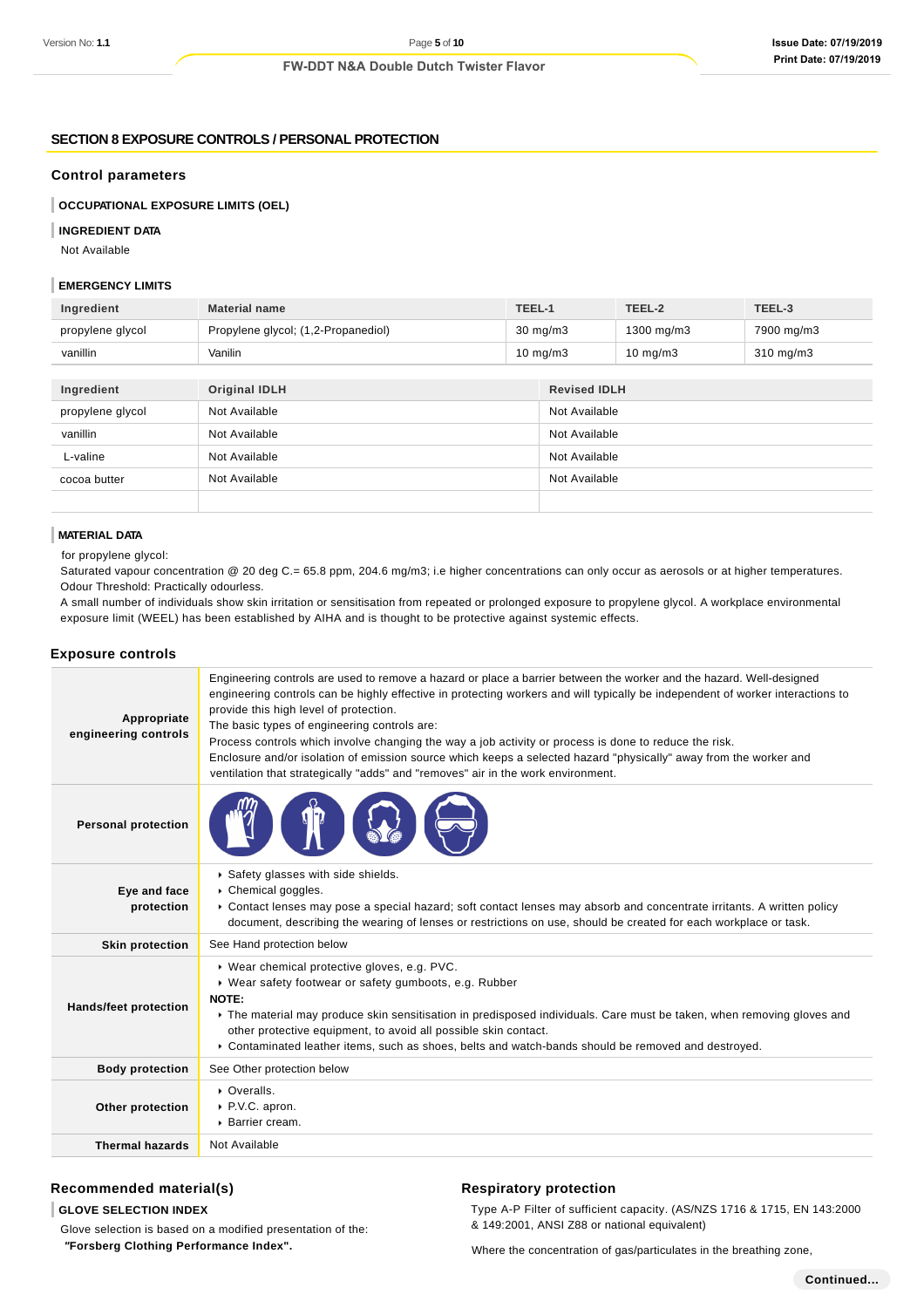The effect(s) of the following substance(s) are taken into account in the **computer-generated** selection:

#### FW-DDT N&A Double Dutch Twister Flavor

| <b>Material</b> | CPI |
|-----------------|-----|
| PE/EVAL/PE      |     |

\* CPI - Chemwatch Performance Index

A: Best Selection

B: Satisfactory; may degrade after 4 hours continuous immersion C: Poor to Dangerous Choice for other than short term immersion **NOTE**: As a series of factors will influence the actual performance of the glove, a final selection must be based on detailed observation. -

\* Where the glove is to be used on a short term, casual or infrequent basis, factors such as "feel" or convenience (e.g. disposability), may dictate a choice of gloves which might otherwise be unsuitable following long-term or frequent use. A qualified practitioner should be consulted.

approaches or exceeds the "Exposure Standard" (or ES), respiratory protection is required.

Degree of protection varies with both face-piece and Class of filter; the nature of protection varies with Type of filter.

| Required<br><b>Minimum</b><br><b>Protection Factor</b> | Half-Face<br>Respirator  | <b>Full-Face</b><br>Respirator    | <b>Powered Air</b><br>Respirator       |
|--------------------------------------------------------|--------------------------|-----------------------------------|----------------------------------------|
| up to $10 \times ES$                                   | A-AUS P2                 | $\overline{\phantom{a}}$          | A-PAPR-AUS /<br>Class 1 P <sub>2</sub> |
| up to $50 \times ES$                                   | $\overline{\phantom{0}}$ | A-AUS / Class<br>1 P <sub>2</sub> |                                        |
| up to $100 \times ES$                                  | $\overline{\phantom{0}}$ | $A-2P2$                           | A-PAPR-2 P2 $\land$                    |

#### ^ - Full-face

A(All classes) = Organic vapours, B AUS or  $B1$  = Acid gasses,  $B2$  = Acid gas or hydrogen cyanide(HCN), B3 = Acid gas or hydrogen cyanide(HCN),  $E =$  Sulfur dioxide(SO2),  $G =$  Agricultural chemicals,  $K =$  Ammonia(NH3),  $Hg =$  Mercury, NO = Oxides of nitrogen, MB = Methyl bromide, AX = Low boiling point organic compounds(below 65 degC)

#### **SECTION 9 PHYSICAL AND CHEMICAL PROPERTIES**

# **Information on basic physical and chemical properties**

| Appearance                                      | Dark brown     |                                                                               |                 |
|-------------------------------------------------|----------------|-------------------------------------------------------------------------------|-----------------|
|                                                 |                |                                                                               |                 |
| <b>Physical state</b>                           | Liquid         | <b>Relative density</b><br>(Water = $1$ )                                     | 1.05            |
| Odour                                           | Characteristic | <b>Partition coefficient</b><br>n-octanol / water                             | Not Available   |
| <b>Odour threshold</b>                          | Not Available  | Auto-ignition<br>temperature (°C)                                             | Not Available   |
| pH (as supplied)                                | Not Available  | Decomposition<br>temperature                                                  | Not Available   |
| <b>Melting point /</b><br>freezing point (°C)   | Not Available  | Viscosity (cSt)                                                               | Not Available   |
| Initial boiling point<br>and boiling range (°C) | Not Available  | <b>Molecular weight</b><br>(g/mol)                                            | Not Available   |
| Flash point (°C)                                | >93            | <b>Taste</b>                                                                  | White/Chocolate |
| <b>Evaporation rate</b>                         | Not Available  | <b>Explosive properties</b>                                                   | Not Available   |
| <b>Flammability</b>                             | Not Applicable | <b>Oxidising properties</b>                                                   | Not Available   |
| <b>Upper Explosive Limit</b><br>(%)             | Not Available  | <b>Surface Tension</b><br>(dyn/cm or mN/m)                                    | Not Available   |
| <b>Lower Explosive Limit</b><br>(%)             | Not Available  | <b>Volatile Component</b><br>$(% \mathcal{L}^{\prime }\mathcal{N}^{\prime })$ | Not Available   |
| Vapour pressure (kPa)                           | Not Available  | Gas group                                                                     | Not Available   |
| Solubility in water<br>(g/L)                    | Miscible       | pH as a solution (1%)                                                         | Not Available   |
| Vapour density (Air =<br>1)                     | Not Available  | VOC g/L                                                                       | Not Available   |

# **SECTION 10 STABILITY AND REACTIVITY**

| Reactivity                                   | See section 7                                                                                                                        |
|----------------------------------------------|--------------------------------------------------------------------------------------------------------------------------------------|
| <b>Chemical stability</b>                    | • Unstable in the presence of incompatible materials.<br>▶ Product is considered stable.<br>Hazardous polymerisation will not occur. |
| <b>Possibility of</b><br>hazardous reactions | See section 7                                                                                                                        |
| <b>Conditions to avoid</b>                   | See section 7                                                                                                                        |
| Incompatible materials                       | See section 7                                                                                                                        |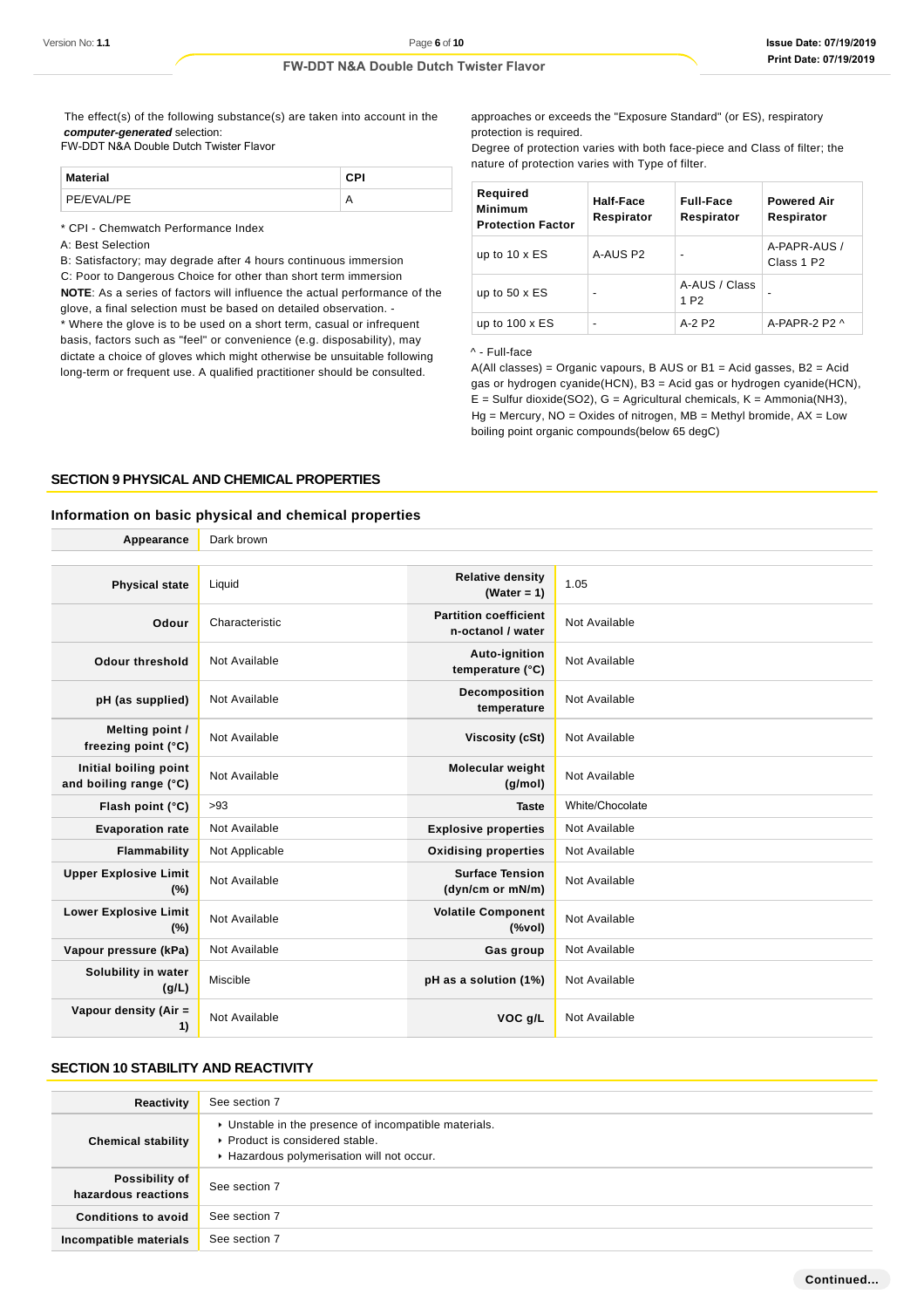**Hazardous decomposition products**

See section 5

# **SECTION 11 TOXICOLOGICAL INFORMATION**

# **Information on toxicological effects**

| <b>Inhaled</b>      | The material is not thought to produce respiratory irritation (as classified by EC Directives using animal models).<br>Nevertheless inhalation of vapours, fumes or aerosols, especially for prolonged periods, may produce respiratory discomfort<br>and occasionally, distress.<br>Inhalation of vapours may cause drowsiness and dizziness. This may be accompanied by narcosis, reduced alertness, loss<br>of reflexes, lack of coordination and vertigo.                                                                                                                                                                                                                                                                                                                                                                                                                                                                                                                                                                        |
|---------------------|--------------------------------------------------------------------------------------------------------------------------------------------------------------------------------------------------------------------------------------------------------------------------------------------------------------------------------------------------------------------------------------------------------------------------------------------------------------------------------------------------------------------------------------------------------------------------------------------------------------------------------------------------------------------------------------------------------------------------------------------------------------------------------------------------------------------------------------------------------------------------------------------------------------------------------------------------------------------------------------------------------------------------------------|
| Ingestion           | Accidental ingestion of the material may be damaging to the health of the individual.<br>Ingestion of propylene glycol produced reversible central nervous system depression in humans following ingestion of 60 ml.<br>Symptoms included increased heart-rate (tachycardia), excessive sweating (diaphoresis) and grand mal seizures in a 15<br>month child who ingested large doses (7.5 ml/day for 8 days) as an ingredient of vitamin preparation.<br>Excessive repeated ingestions may cause hypoglycaemia (low levels of glucose in the blood stream) among susceptible<br>individuals; this may result in muscular weakness, incoordination and mental confusion.                                                                                                                                                                                                                                                                                                                                                             |
| <b>Skin Contact</b> | Skin contact is not thought to have harmful health effects (as classified under EC Directives); the material may still produce<br>health damage following entry through wounds, lesions or abrasions.<br>The material may produce moderate skin irritation; limited evidence or practical experience suggests, that the material either:<br>produces moderate inflammation of the skin in a substantial number of individuals following direct contact and/or<br>▶ produces significant, but moderate, inflammation when applied to the healthy intact skin of animals (for up to four hours),<br>such inflammation being present twenty-four hours or more after the end of the exposure period.<br>Skin irritation may also be present after prolonged or repeated exposure; this may result in a form of contact dermatitis<br>(nonallergic). The dermatitis is often characterised by skin redness (erythema) and swelling (oedema) which may progress to<br>blistering (vesiculation), scaling and thickening of the epidermis. |
| Eye                 | Irritation of the eyes may produce a heavy secretion of tears (lachrymation).<br>Limited evidence or practical experience suggests, that the material may cause eye irritation in a substantial number of<br>individuals. Repeated or prolonged eye contact may cause inflammation characterised by temporary redness (similar to<br>windburn) of the conjunctiva (conjunctivitis); temporary impairment of vision and/or other transient eye damage/ulceration<br>may occur.                                                                                                                                                                                                                                                                                                                                                                                                                                                                                                                                                        |
| Chronic             | Limited evidence suggests that repeated or long-term occupational exposure may produce cumulative health effects<br>involving organs or biochemical systems.<br>Limited evidence shows that inhalation of the material is capable of inducing a sensitisation reaction in a significant number<br>of individuals at a greater frequency than would be expected from the response of a normal population.<br>Pulmonary sensitisation, resulting in hyperactive airway dysfunction and pulmonary allergy may be accompanied by fatigue,<br>malaise and aching. Significant symptoms of exposure may persist for extended periods, even after exposure ceases.                                                                                                                                                                                                                                                                                                                                                                          |

| <b>FW-DDC N&amp;A</b><br><b>Double Dutch</b> | <b>TOXICITY</b>                                  | <b>IRRITATION</b>                  |                   |
|----------------------------------------------|--------------------------------------------------|------------------------------------|-------------------|
| <b>Twister Flavor</b>                        | Not Available                                    | Not Available                      |                   |
|                                              |                                                  |                                    |                   |
|                                              | <b>TOXICITY</b><br><b>IRRITATION</b>             |                                    |                   |
|                                              | Dermal (rabbit) LD50: >2000 mg/kg <sup>[1]</sup> | Eye (rabbit): 100 mg - mild        |                   |
| propylene glycol                             | Oral (rat) LD50: 20000 mg/kgd <sup>[2]</sup>     | Eye (rabbit): 500 mg/24h - mild    |                   |
|                                              |                                                  | Skin(human):104 mg/3d Intermit Mod |                   |
|                                              |                                                  | Skin(human):500 mg/7days mild      |                   |
|                                              |                                                  |                                    |                   |
|                                              | <b>TOXICITY</b>                                  |                                    | <b>IRRITATION</b> |
| vanillin                                     | dermal (rat) LD50: >2000 mg/kg <sup>[1]</sup>    |                                    | Not Available     |
|                                              | Oral (rat) LD50: 1400 mg/kg[1]                   |                                    |                   |
|                                              |                                                  |                                    |                   |
| L-valine                                     | <b>TOXICITY</b>                                  |                                    | <b>IRRITATION</b> |
|                                              | Not Available                                    |                                    | Nil reported      |
|                                              |                                                  |                                    |                   |
| cocoa butter                                 | <b>TOXICITY</b><br><b>IRRITATION</b>             |                                    |                   |
|                                              | Not Available<br>Not Available                   |                                    |                   |
|                                              |                                                  |                                    |                   |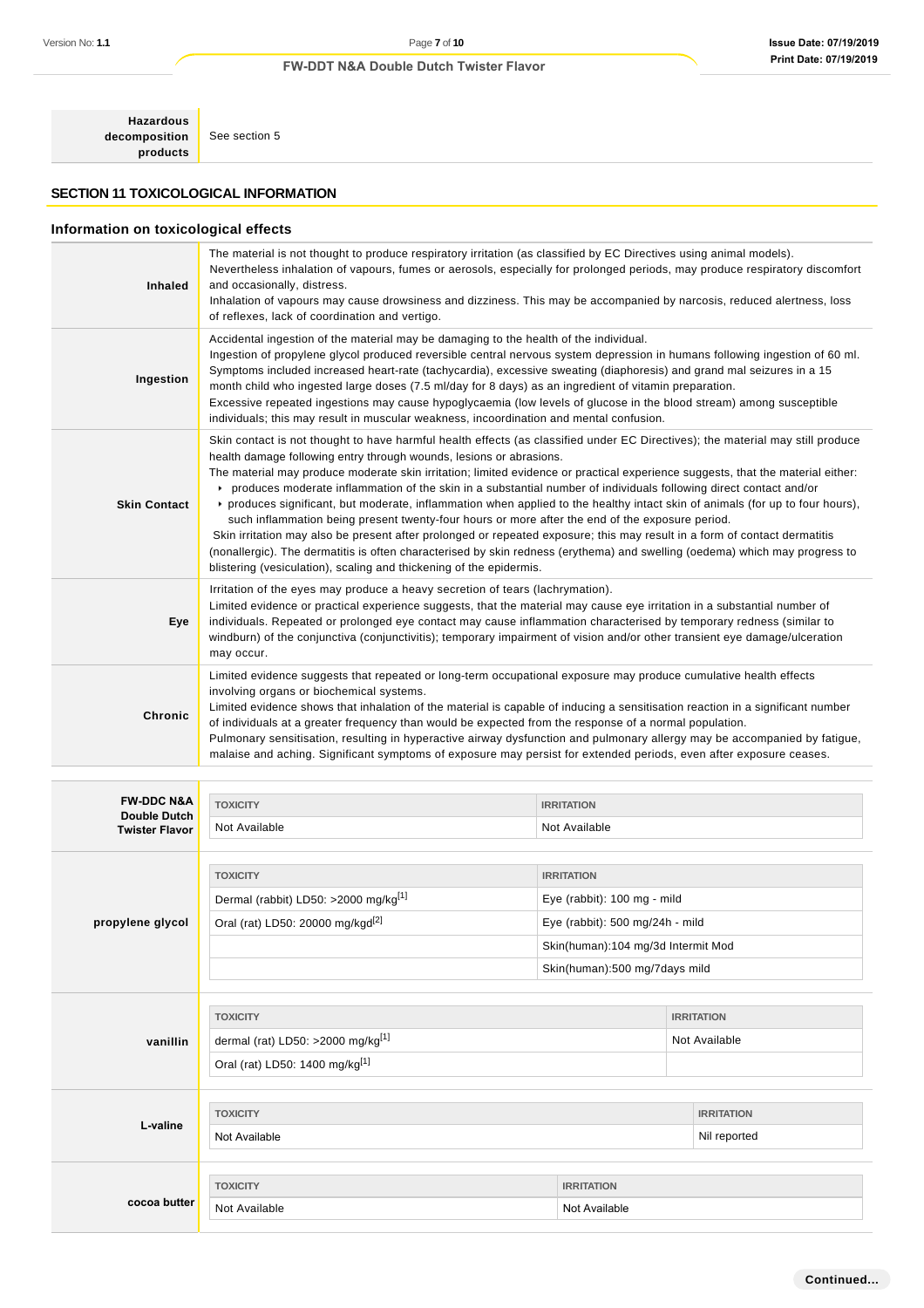# Legend: 1. Value obtained from Europe ECHA Registered Substances - Acute toxicity 2.\* Value obtained from manufacturer's msds. Unless otherwise specified data extracted from RTECS - Register of Toxic Effect of chemical Substances No significant acute toxicological data identified in literature search. **FW-DDC N&A** The acute oral toxicity of propylene glycol is very low, and large quantities are required to cause perceptible health **Double Dutch** damage in humans. Serious toxicity generally occurs only at plasma concentrations over 1 g/L, which requires extremely **Twist Flavor** high intake over a relatively short period of time. It would be nearly impossible to reach toxic levels by consuming foods or supplements, which contain at most 1 g/kg of PG. The material may cause skin irritation after prolonged or repeated exposure and may produce a contact dermatitis (nonallergic). This form of dermatitis is often characterised by skin redness (erythema) and swelling the epidermis. Histologically there may be intercellular oedema of the spongy layer (spongiosis) and intracellular oedema of the **PROPYLENE GLYCOL** epidermis. The acute oral toxicity of propylene glycol is very low, and large quantities are required to cause perceptible health damage in humans. For certain benzyl derivatives: All members of this group (benzyl, benzoate and 2-hydroxybenzoate (salicylate) esters) contain a benzene ring bonded directly to an oxygenated functional group (aldehyde or ester) that is hydrolysed and/or oxidised to a benzoic acid derivative. As a stable animal metabolite, benzoic acid derivatives are efficiently excreted primarily in the urine. These **VANILLIN** reaction pathways have been reported in both aquatic and terrestrial species. The similarity of their toxicologic properties is a reflection their participation in these common metabolic pathways. Miosis, somnolence, muscle weakness, coma, respiratory stimulation, maternal effects involving ovaries, fallopian tubes, uterus, cervix and vagina recorded. **L-VALINE** Micro-organism cell mutagen. **COCOA BUTTER** No significant acute toxicological data identified in literature search. **Acute Toxicity Carcinogenicity**  $\circ$ **Skin I**rritation/Corrosion **Community Reproductivity**  $\circ$ **Serious Eye STOT - Single** Ÿ  $\circ$ **Damage/Irritation Exposure Respiratory or Skin STOT - Repeated**  $\circ$  $\circlearrowright$ **sensitisation Exposure Mutagenicity CONSISTENT CONSISTENT ASPIRATION HAZARDIA**  $\circ$ **Legend:** – Data required to make classification available

 $\blacktriangleright$  – Data available but does not fill the criteria for classification

 $\bigcirc$  – Data Not Available to make classification

# **CMR STATUS**

Not Applicable

# **SECTION 12 ECOLOGICAL INFORMATION**

### **Toxicity**

#### **NOT AVAILABLE**

| Ingredient       | Endpoint      | <b>Test Duration</b> | <b>Effect</b> | Value         | <b>Species</b> | <b>BCF</b>    |
|------------------|---------------|----------------------|---------------|---------------|----------------|---------------|
| propylene glycol | Not Available | Not Available        | Not Available | Not Available | Not Available  | Not Available |
| vanillin         | Not Available | Not Available        | Not Available | Not Available | Not Available  | Not Available |
| L-valine         | Not Available | Not Available        | Not Available | Not Available | Not Available  | Not Available |
| cocoa butter     | Not Available | Not Available        | Not Available | Not Available | Not Available  | Not Available |
|                  |               |                      |               |               |                |               |

Propylene glycol is known to exert high levels of biochemical oxygen demand (BOD) during degradation in surface waters. This process can adversely affect aquatic life by consuming oxygen needed by aquatic organisms for survival. Large quantities of dissolved oxygen (DO) in the water column are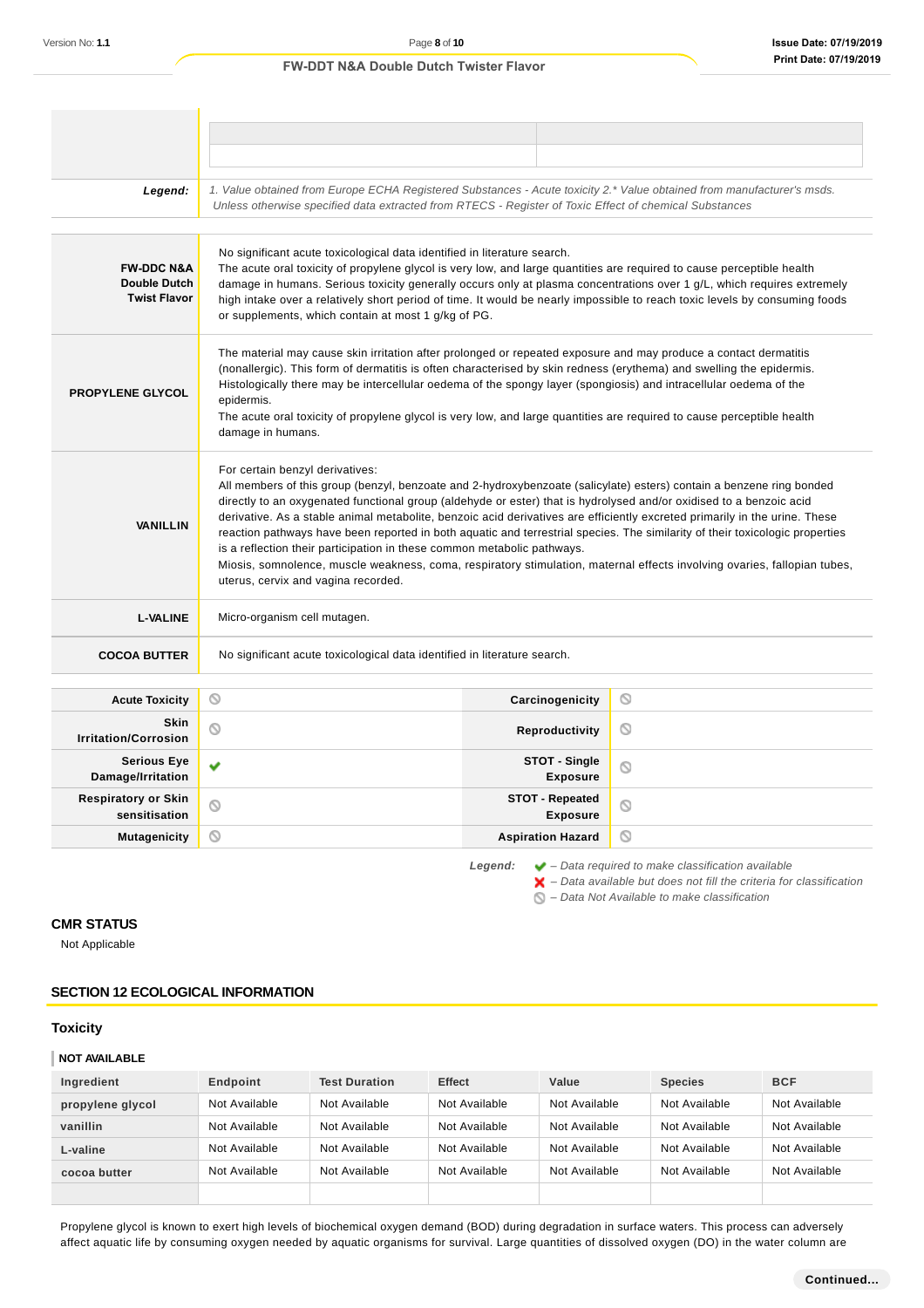consumed when microbial populations decompose propylene glycol. Sufficient dissolved oxygen levels in surface waters are critical for the survival of fish, macro-invertebrates, and other aquatic organisms.

### **Persistence and degradability**

| Ingredient       | Persistence: Water/Soil | <b>Persistence: Air</b> |
|------------------|-------------------------|-------------------------|
| propylene glycol | LOW                     | <b>LOW</b>              |
| vanillin         | LOW                     | LOW                     |
| L-valine         | <b>HIGH</b>             | <b>HIGH</b>             |
|                  |                         |                         |

# **Bioaccumulative potential**

| Ingredient       | <b>Bioaccumulation</b>  |
|------------------|-------------------------|
| propylene glycol | $LOW (BCF = 1)$         |
| vanillin         | LOW (LogKOW = $1.21$ )  |
| L-valine         | LOW (LogKOW = $-2.26$ ) |
|                  |                         |

# **Mobility in soil**

| Ingredient       | <b>Mobility</b>     |
|------------------|---------------------|
| propylene glycol | $HIGH (KOC = 1)$    |
| vanillin         | $LOW (KOC = 38.45)$ |
| L-valine         | $LOW (KOC = 4.341)$ |
|                  |                     |

# **SECTION 13 DISPOSAL CONSIDERATIONS**

#### **Waste treatment methods Product / Packaging disposal** Legislation addressing waste disposal requirements may differ by country, state and/ or territory. Each user must refer to laws operating in their area. In some areas, certain wastes must be tracked. A Hierarchy of Controls seems to be common - the user should investigate: **Reduction** ▶ Reuse ▶ Recycling Disposal (if all else fails) This material may be recycled if unused, or if it has not been contaminated so as to make it unsuitable for its intended use.

# **SECTION 14 TRANSPORT INFORMATION**

| <b>Labels Required</b>  |           |
|-------------------------|-----------|
| <b>Marine Pollutant</b> | <b>NO</b> |

# **Land transport (DOT): NOT REGULATED FOR TRANSPORT OF DANGEROUS GOODS**

# **Air transport (ICAO-IATA / DGR): NOT REGULATED FOR TRANSPORT OF DANGEROUS GOODS**

# **Sea transport (IMDG-Code / GGVSee): NOT REGULATED FOR TRANSPORT OF DANGEROUS GOODS**

## **Transport in bulk according to Annex II of MARPOL 73 / 78 and the IBC code**

| <b>Source</b>                                                                                      | Ingredient   | <b>Pollution Category</b> |
|----------------------------------------------------------------------------------------------------|--------------|---------------------------|
| IMO MARPOL 73/78<br>(Annex II) - List of<br>Noxious Liquid<br>Substances Carried in<br><b>Bulk</b> | cocoa butter |                           |

# **SECTION 15 REGULATORY INFORMATION**

**Safety, health and environmental regulations / legislation specific for the substance or mixture**